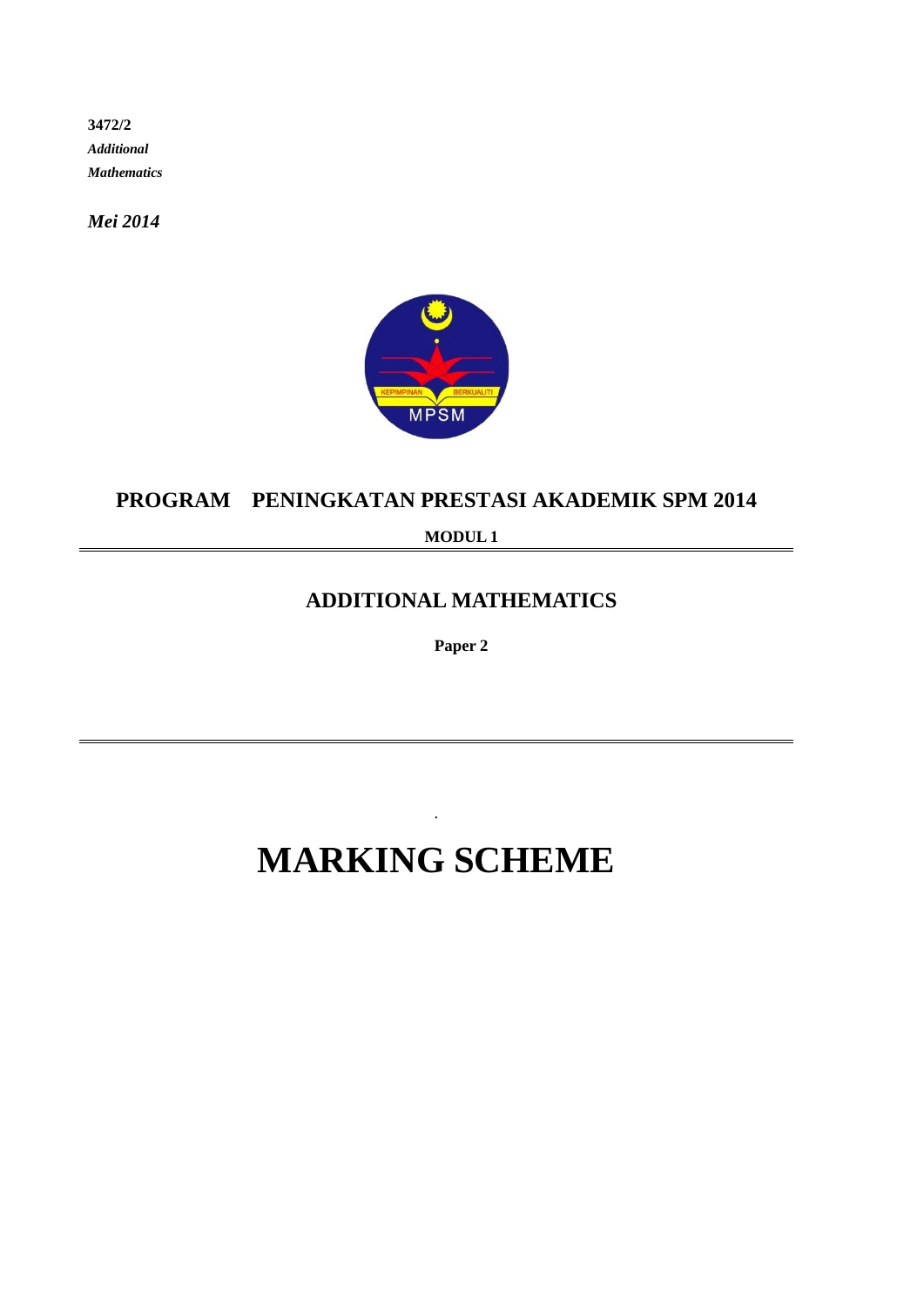### **MARKING SCHEME ADDITIONAL MATHEMATICS PAPER 2**

| N <sub>0</sub> .          | <b>SOLUTION</b>                                                                                                                                                                                                                             | <b>MARKS</b>                |
|---------------------------|---------------------------------------------------------------------------------------------------------------------------------------------------------------------------------------------------------------------------------------------|-----------------------------|
| $\mathbf{1}$              | $x = y + 4$ or $y = x - 4$                                                                                                                                                                                                                  | <b>P1</b>                   |
|                           |                                                                                                                                                                                                                                             | K1 Eliminate x/y            |
|                           | $(y+4)^2 + y^2 = 10$<br>$x^2 + (x-4)^2 = 10$<br>$2y^2 + 8y + 6 = 0$<br>$2x^2 - 8x + 6 = 0$                                                                                                                                                  |                             |
|                           | $(y+1)(y+3) = 0$ $(x-3)(x-1) = 0$                                                                                                                                                                                                           | K1 Solve quadratic equation |
|                           | $x=1$ and $x=3$ (both)                                                                                                                                                                                                                      | N1                          |
|                           | $y=-3$ and $y=-1$ (both                                                                                                                                                                                                                     | N1                          |
|                           |                                                                                                                                                                                                                                             |                             |
|                           |                                                                                                                                                                                                                                             |                             |
|                           |                                                                                                                                                                                                                                             | 5                           |
| $\overline{2}$            |                                                                                                                                                                                                                                             |                             |
| (a)                       | $g[f(x)] = x^2 + 6x + 5$                                                                                                                                                                                                                    | K1(find composite function) |
|                           | $[f(x)]^2 - 4 = x^2 + 6x + 5$                                                                                                                                                                                                               |                             |
|                           | $[f(x)]^2 = (x+3)^2$                                                                                                                                                                                                                        | N <sub>1</sub>              |
|                           | $f(x) = x + 3$                                                                                                                                                                                                                              | N1                          |
|                           |                                                                                                                                                                                                                                             |                             |
| (b)                       | (i) $k^{-1}(x) = \frac{x+4}{3}$                                                                                                                                                                                                             | K1(find inverse function)   |
|                           |                                                                                                                                                                                                                                             |                             |
|                           | $k^{-1}(5) = \frac{5+4}{3} = 3$                                                                                                                                                                                                             | N1                          |
|                           | (ii)                                                                                                                                                                                                                                        |                             |
|                           | $k^{-1}(p) = \frac{p+4}{3} = 2$                                                                                                                                                                                                             | K1                          |
|                           | $p=2$                                                                                                                                                                                                                                       | N1                          |
|                           |                                                                                                                                                                                                                                             |                             |
|                           |                                                                                                                                                                                                                                             | 7                           |
| 3                         | $f(x) = x^2 - 10x + 12$                                                                                                                                                                                                                     |                             |
| (a)                       |                                                                                                                                                                                                                                             |                             |
|                           |                                                                                                                                                                                                                                             | <b>P1</b><br><b>P1</b>      |
| $\left(\mathbf{b}\right)$ |                                                                                                                                                                                                                                             |                             |
|                           |                                                                                                                                                                                                                                             | <b>P1</b>                   |
|                           |                                                                                                                                                                                                                                             |                             |
|                           | $J(x) = x -10x+12$<br>$= (x-5)^2 -13$<br>$2x^2 +9x-8=0$<br>$\alpha + \beta = -\frac{9}{2}$ $\alpha\beta = 4$<br>$s \text{or } = 3\alpha + 3\beta$ $p \text{or } = 9\alpha\beta$<br>$= 3(-\frac{9}{2})$ $= 9(4)$<br>$= -\frac{27}{2}$ $= 36$ | K1                          |
|                           |                                                                                                                                                                                                                                             |                             |
|                           |                                                                                                                                                                                                                                             | N <sub>1</sub><br>N1        |
|                           |                                                                                                                                                                                                                                             |                             |
|                           |                                                                                                                                                                                                                                             |                             |
|                           |                                                                                                                                                                                                                                             | 6                           |
|                           |                                                                                                                                                                                                                                             |                             |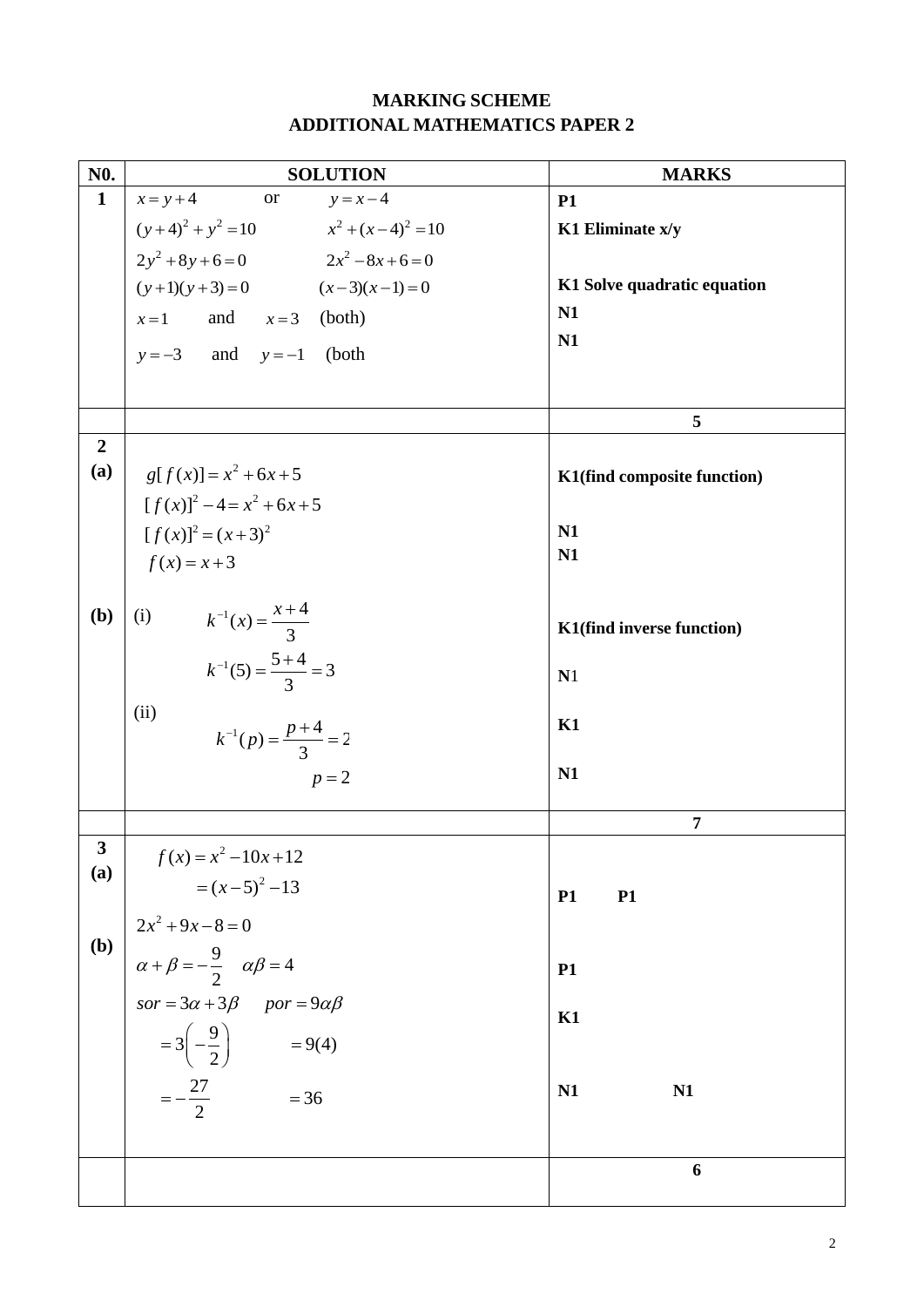| $\overline{\mathbf{4}}$     |                                                                                                   |                  |
|-----------------------------|---------------------------------------------------------------------------------------------------|------------------|
| (a)                         |                                                                                                   |                  |
| (i)                         |                                                                                                   | K1               |
|                             | $\overrightarrow{OR} = \overrightarrow{OC} + \overrightarrow{CR}$                                 |                  |
|                             | $= 6x + 3y$                                                                                       |                  |
| (ii)                        |                                                                                                   | N1               |
|                             |                                                                                                   |                  |
|                             |                                                                                                   |                  |
|                             | $\overrightarrow{QR} = \frac{2}{5} \overrightarrow{OR}$<br>= $\frac{2}{5} (6x+3y)$                |                  |
|                             |                                                                                                   |                  |
|                             |                                                                                                   | K1               |
|                             |                                                                                                   |                  |
|                             |                                                                                                   |                  |
|                             | $=\frac{12}{5}x+\frac{6}{5}y$                                                                     | N1               |
|                             |                                                                                                   |                  |
| (iii)                       |                                                                                                   | K1               |
|                             | $\overrightarrow{BR} = \overrightarrow{BQ} + \overrightarrow{QR}$                                 |                  |
|                             | $=6x-y$                                                                                           |                  |
|                             |                                                                                                   | N1               |
|                             |                                                                                                   |                  |
| (b)                         |                                                                                                   | K1 find h        |
|                             | $\overrightarrow{BR} = h\overrightarrow{OC}$                                                      |                  |
|                             | cannot find h.                                                                                    |                  |
|                             |                                                                                                   | N1               |
|                             | not parallel                                                                                      |                  |
|                             |                                                                                                   | ${\bf 8}$        |
|                             |                                                                                                   |                  |
| $\frac{5}{a}$<br>(a)<br>(i) | $5 = \frac{\sum x}{8}$<br>$\Sigma x = 40$<br>$9 = \frac{\sum x^2}{8} - 5^2$<br>$\Sigma x^2 = 272$ |                  |
|                             |                                                                                                   | P1               |
|                             |                                                                                                   |                  |
|                             |                                                                                                   |                  |
|                             |                                                                                                   |                  |
|                             |                                                                                                   |                  |
| (ii)                        |                                                                                                   | K1               |
|                             |                                                                                                   | N <sub>1</sub>   |
|                             |                                                                                                   |                  |
|                             |                                                                                                   |                  |
|                             |                                                                                                   |                  |
|                             |                                                                                                   |                  |
| (b)                         |                                                                                                   | K1 N1            |
|                             | new mean $= 3(5) + 5 = 20$                                                                        |                  |
|                             |                                                                                                   |                  |
|                             | new standard deviation = $3(3) = 9$                                                               | K1<br>N1         |
|                             |                                                                                                   |                  |
|                             |                                                                                                   |                  |
|                             |                                                                                                   |                  |
|                             |                                                                                                   |                  |
|                             |                                                                                                   |                  |
|                             |                                                                                                   |                  |
|                             |                                                                                                   |                  |
|                             |                                                                                                   |                  |
|                             |                                                                                                   |                  |
|                             |                                                                                                   |                  |
|                             |                                                                                                   |                  |
|                             |                                                                                                   |                  |
|                             |                                                                                                   |                  |
|                             |                                                                                                   |                  |
|                             |                                                                                                   | $\boldsymbol{7}$ |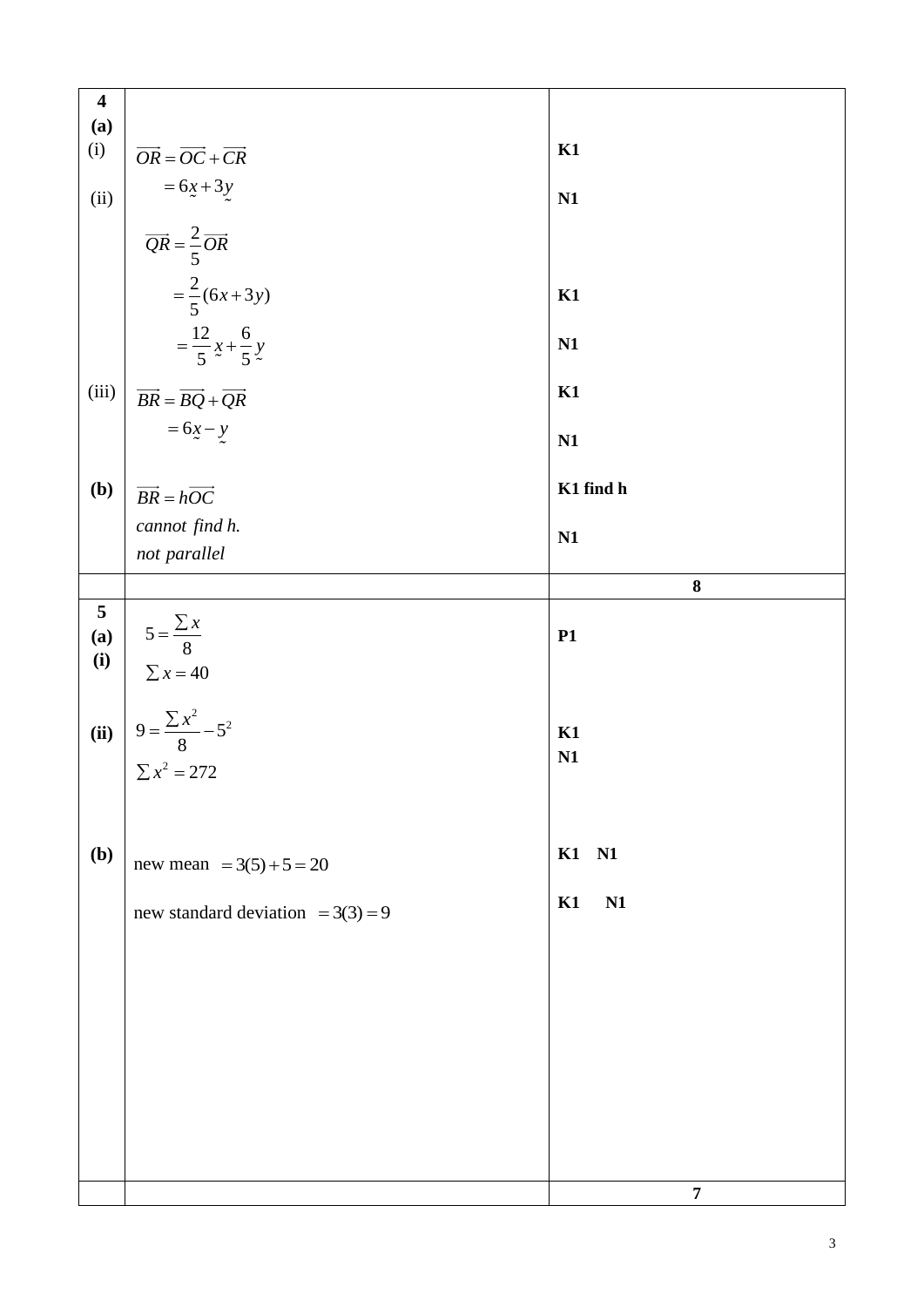| 6   | (a) $\left  \frac{1}{2} p^2, \frac{1}{8} p^2, \frac{1}{32} p^2, \dots \right $   | K1          |
|-----|----------------------------------------------------------------------------------|-------------|
|     | $\frac{\frac{1}{8}p^2}{\frac{1}{2}p^2} = \frac{\frac{1}{32}p^2}{\frac{1}{8}p^2}$ | K1          |
|     | $\int_{0}^{2\pi} r = \frac{1}{4}$                                                | N1          |
| (b) |                                                                                  |             |
|     | $\int_{0}^{1/2} \frac{1}{3200(\frac{1}{4})^{n-1}} = \frac{25}{128}$              | <b>K1K1</b> |
|     | $n = 8$                                                                          | N1          |
|     | (ii)                                                                             |             |
|     | $S_{\infty} = \frac{3200}{1 - \frac{1}{4}}$<br>4266 $\frac{2}{3}$                | K1          |
|     |                                                                                  | N1          |
|     |                                                                                  | ${\bf 8}$   |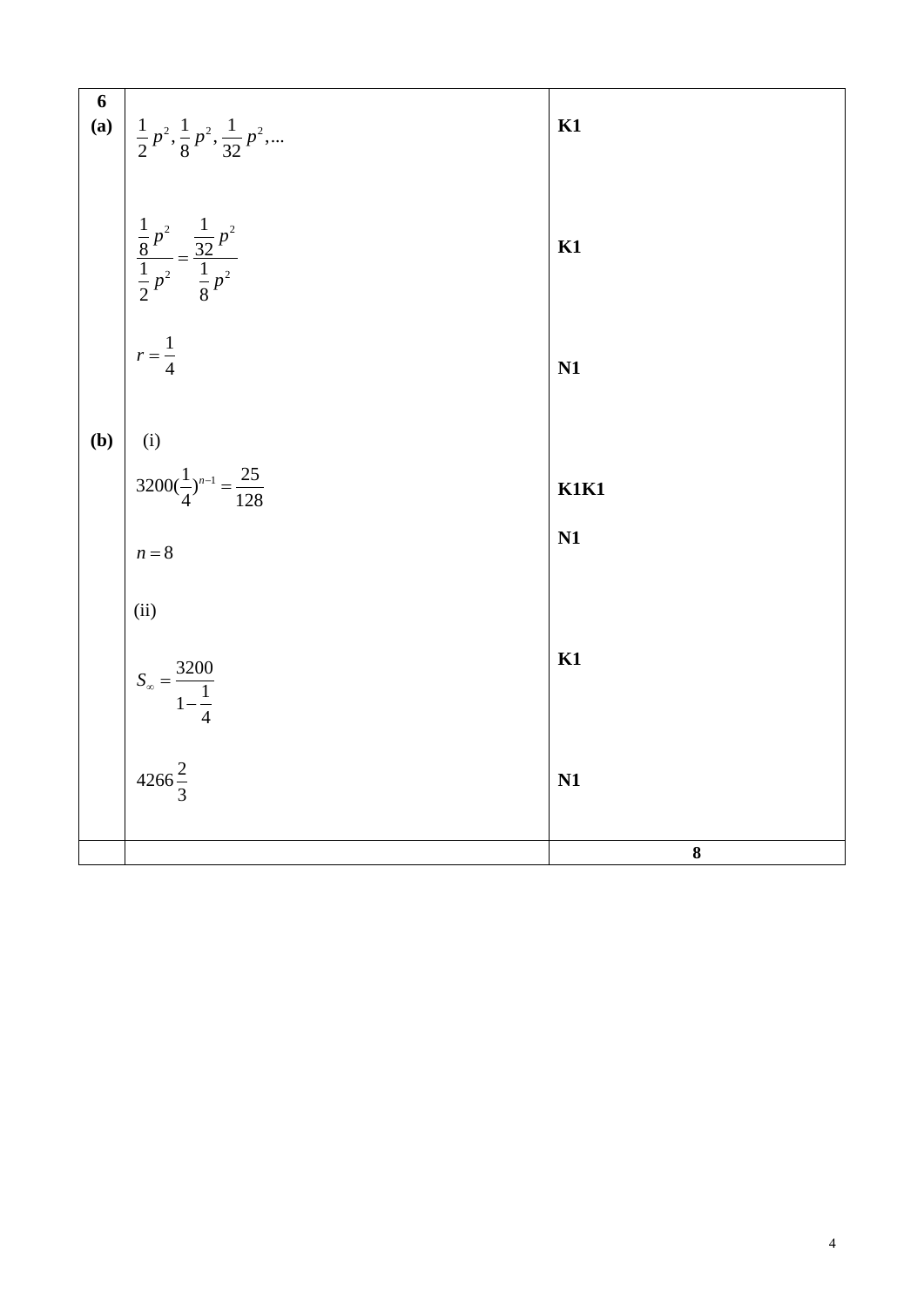| $\overline{7}$<br>(a) | $\boldsymbol{\chi}$                         | $\mathbf{1}$    | $\mathbf{2}$ | 3        | $\overline{4}$             | 5    | $\sqrt{6}$ |          |                                                                                                |
|-----------------------|---------------------------------------------|-----------------|--------------|----------|----------------------------|------|------------|----------|------------------------------------------------------------------------------------------------|
|                       | $log_{10} y$                                | $0.47\,$        | 0.61         | $0.76\,$ | $0.91\,$                   | 1.05 | 1.20       | N1       | <b>6</b> correct<br><b>values</b> of $\log y$                                                  |
| (b)                   |                                             | $\log_{10} y$   |              |          |                            |      |            |          |                                                                                                |
|                       |                                             |                 |              |          |                            |      |            |          | K1 Plot $log_{10} y$ vs<br>$\chi_{\textstyle\centerdot}$<br>Correct axes $\&$<br>uniform scale |
|                       | 0.32                                        |                 |              |          |                            |      |            | N1       | 6 points plotted<br>correctly                                                                  |
|                       |                                             | $\vert 0 \vert$ |              |          | $\boldsymbol{\mathcal{X}}$ |      |            | N1       | Line of best-fit                                                                               |
| (c)                   | $\log_{10} y = x \log_{10} k + \log_{10} h$ |                 |              |          |                            |      |            | P1       |                                                                                                |
| (i)                   | $\log_{10} k$ = *gradient                   |                 |              |          |                            |      |            | K1<br>N1 |                                                                                                |
|                       | $h = 1.40$                                  |                 |              |          |                            |      |            |          |                                                                                                |
| (ii)                  | $\log_{10} h$ = *y-intercept                | $h = 2.09$      |              |          |                            |      |            | K1<br>N1 |                                                                                                |
| (iii)                 |                                             |                 |              |          |                            |      |            |          |                                                                                                |
|                       | $y = 6.76$                                  |                 |              |          |                            |      |            | N1       |                                                                                                |
|                       |                                             |                 |              |          |                            |      |            |          |                                                                                                |
|                       |                                             |                 |              |          |                            |      |            |          |                                                                                                |
|                       |                                             |                 |              |          |                            |      |            |          | 10                                                                                             |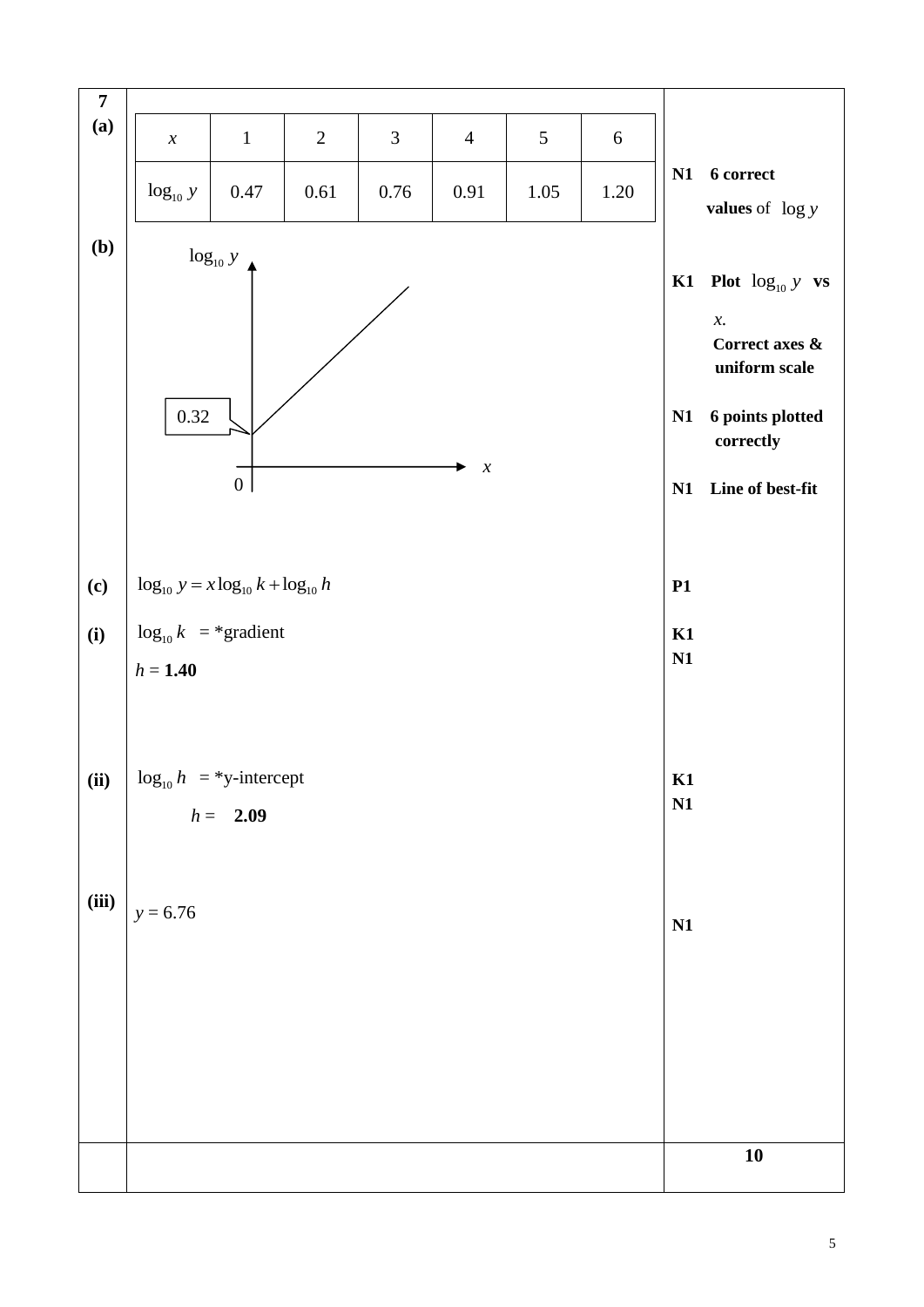| N <sub>0</sub> .        | <b>SOLUTION</b>                                                       | <b>MARKS</b>                |
|-------------------------|-----------------------------------------------------------------------|-----------------------------|
| $\boldsymbol{8}$<br>(a) | $\sin \frac{1}{2} \theta = \frac{4}{6}$                               | K1                          |
|                         | $\theta$ = 1.46 rad                                                   | N1                          |
| (b)                     | $S_{EF} = 6(1.46)$                                                    | <b>K1 Use</b> $s = r\theta$ |
|                         | $= 8.76$ cm                                                           | N1                          |
|                         | Perimeter = $8.76 + 2(6) + 2(6) + 2(8)$<br>$= 48.76$ cm               | K1<br>N1                    |
| (c)                     | Area of sector OEF = $\frac{1}{2}$ (6) <sup>2</sup> (1.46)=26.28      | K1<br>K1                    |
|                         | Area of rectangle $= 48$                                              |                             |
|                         | Area of the shaded region = $48 - 26.28$<br>$= 21.72$ cm <sup>2</sup> | K1<br>N1                    |
|                         |                                                                       |                             |
|                         |                                                                       |                             |
|                         |                                                                       | 10                          |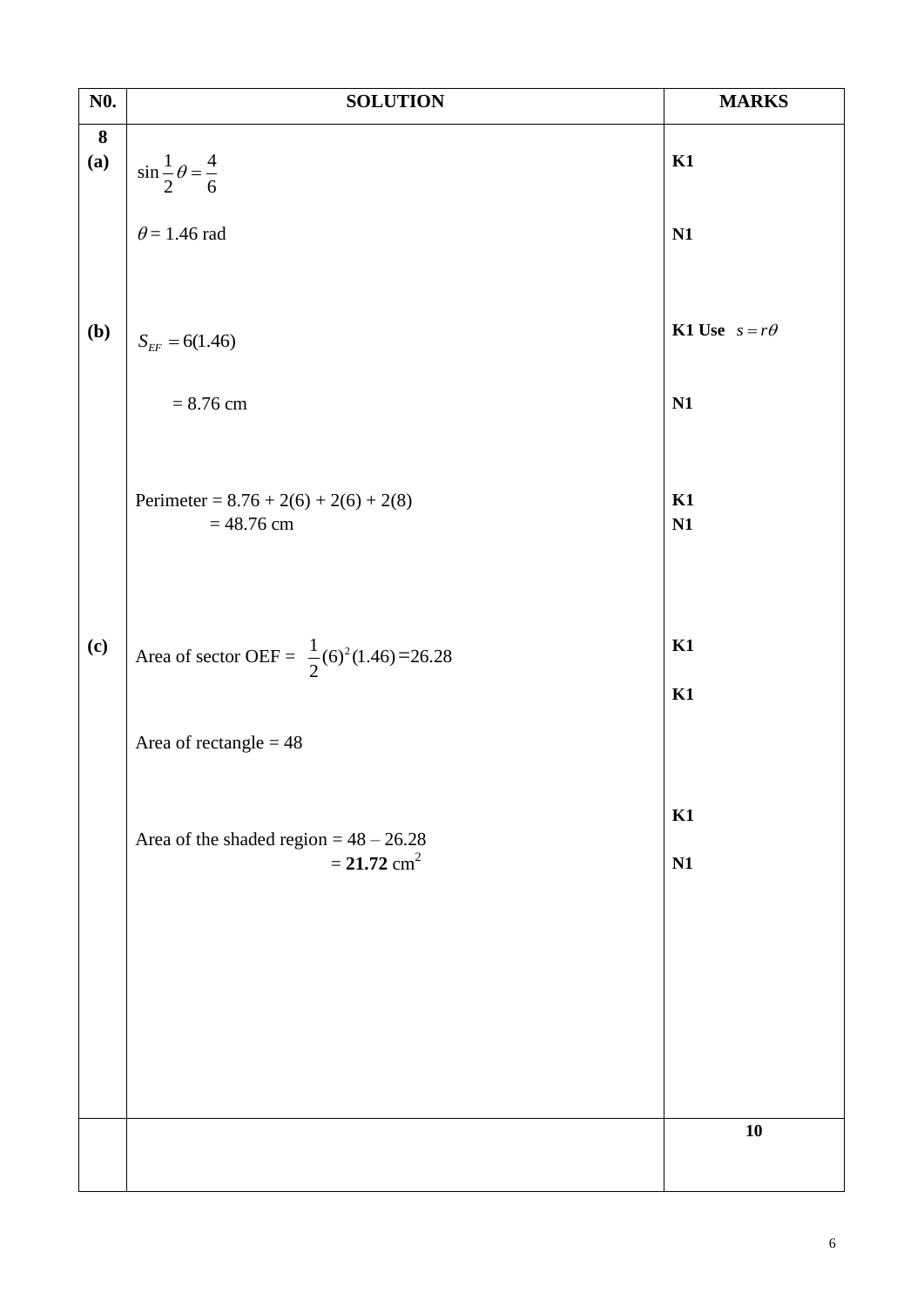| N <sub>0</sub> . | <b>SOLUTION</b>                                                                                      | <b>MARKS</b>                         |
|------------------|------------------------------------------------------------------------------------------------------|--------------------------------------|
| 9<br>(a)         |                                                                                                      |                                      |
|                  | $x^2 = 2x-8$<br>$x = -2, x = 4$                                                                      | K1<br>for<br>solving<br>quad.eqn.    |
|                  | $P(-2, 4),$<br>Q(4,16)                                                                               | N1                                   |
|                  |                                                                                                      | N1                                   |
| (b)              | A= $\int_{-2}^{4} [(2x+8)-x^2] dx$                                                                   | K1 use<br>$\int (y_2 - y_1) dx$      |
|                  | $=\left[x^2+8x-\frac{x^3}{3}\right]_{-2}^{4}$                                                        | K1 integrate<br>correctly            |
|                  | = $\left[ (4)^2 + 8(4) - \frac{(4)^3}{3} \right] - \left[ (-2)^2 + 8(-2) - \frac{(-2)^3}{3} \right]$ | Sub. the<br>K1<br>limit<br>correctly |
|                  | 36<br>$=$<br>Note : If use area of trapezium and $\int y dx$ , give marks accordingly.               | N1                                   |
|                  |                                                                                                      |                                      |
| (c)              | $V = \pi \int_{0}^{4} (x^2)^2 dx$                                                                    | K1 correct limit                     |
|                  | $= \pi \left[ \frac{x^5}{5} \right]_0^4$                                                             | K1 integrate<br>correctly            |
|                  | = $204\frac{4}{5}\pi$ or <b>204.8</b> $\pi$                                                          | N1                                   |
|                  |                                                                                                      |                                      |
|                  |                                                                                                      |                                      |
|                  |                                                                                                      | 10                                   |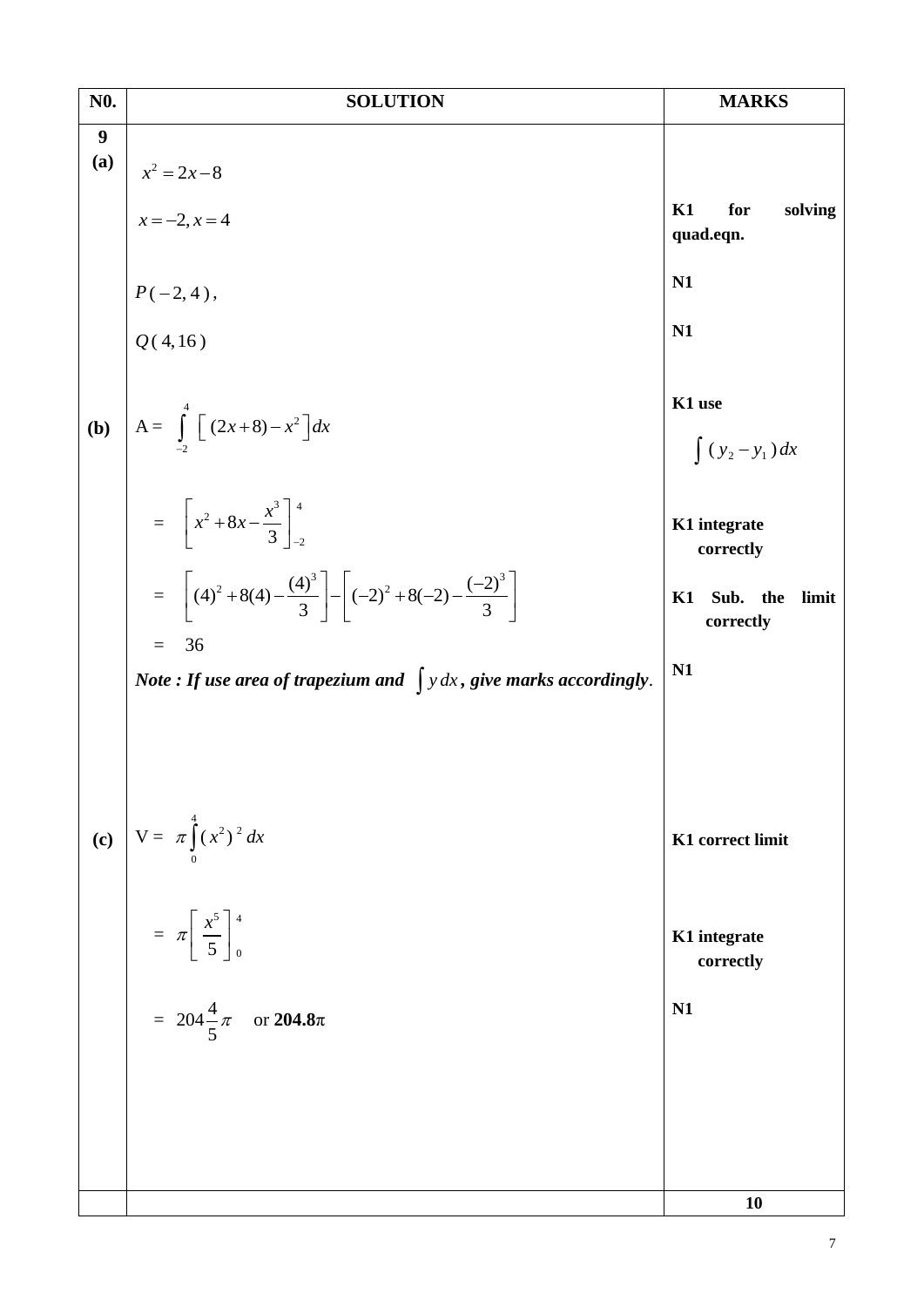| N <sub>0</sub> . | <b>SOLUTION</b>                                                                               | <b>MARKS</b>        |
|------------------|-----------------------------------------------------------------------------------------------|---------------------|
| 10               |                                                                                               |                     |
| (a)              |                                                                                               | N <sub>1</sub>      |
|                  | (i) $(-4, 0)$<br>(ii) $m=2$<br>$y=2x+8$                                                       | K1                  |
|                  |                                                                                               | N1                  |
|                  |                                                                                               |                     |
|                  |                                                                                               |                     |
|                  | <b>(b)</b> $\begin{vmatrix} 2x-4 \\ 3 \end{vmatrix} = 0$ or $\frac{2y+0}{3} = 8$<br>(2,12)    | K1                  |
|                  |                                                                                               | N1                  |
|                  |                                                                                               |                     |
| (c)              |                                                                                               |                     |
|                  | Area of $\Delta = \begin{array}{c cc} 1 & 2 & -4 & 0 & 2 \\ 2 & 12 & 0 & -2 & 12 \end{array}$ | K1 use area formula |
|                  | = $\frac{1}{2}$ $\left[ 8 - (-48 - 4) \right]$                                                | correctly           |
|                  |                                                                                               |                     |
|                  | $=$ 30 unit <sup>2</sup>                                                                      | N1                  |
|                  |                                                                                               |                     |
| (d)              | $PS = 2PR$                                                                                    | <b>P1</b>           |
|                  |                                                                                               |                     |
|                  |                                                                                               | K1                  |
|                  | $\sqrt{(x+4)^2 + y^2} = 2\sqrt{x^2 + (y+2)^2}$                                                |                     |
|                  |                                                                                               |                     |
|                  | $3x^2 + 3y^2 - 8x + 16y = 0$                                                                  | N1                  |
|                  |                                                                                               |                     |
|                  |                                                                                               |                     |
|                  |                                                                                               |                     |
|                  |                                                                                               |                     |
|                  |                                                                                               | 10                  |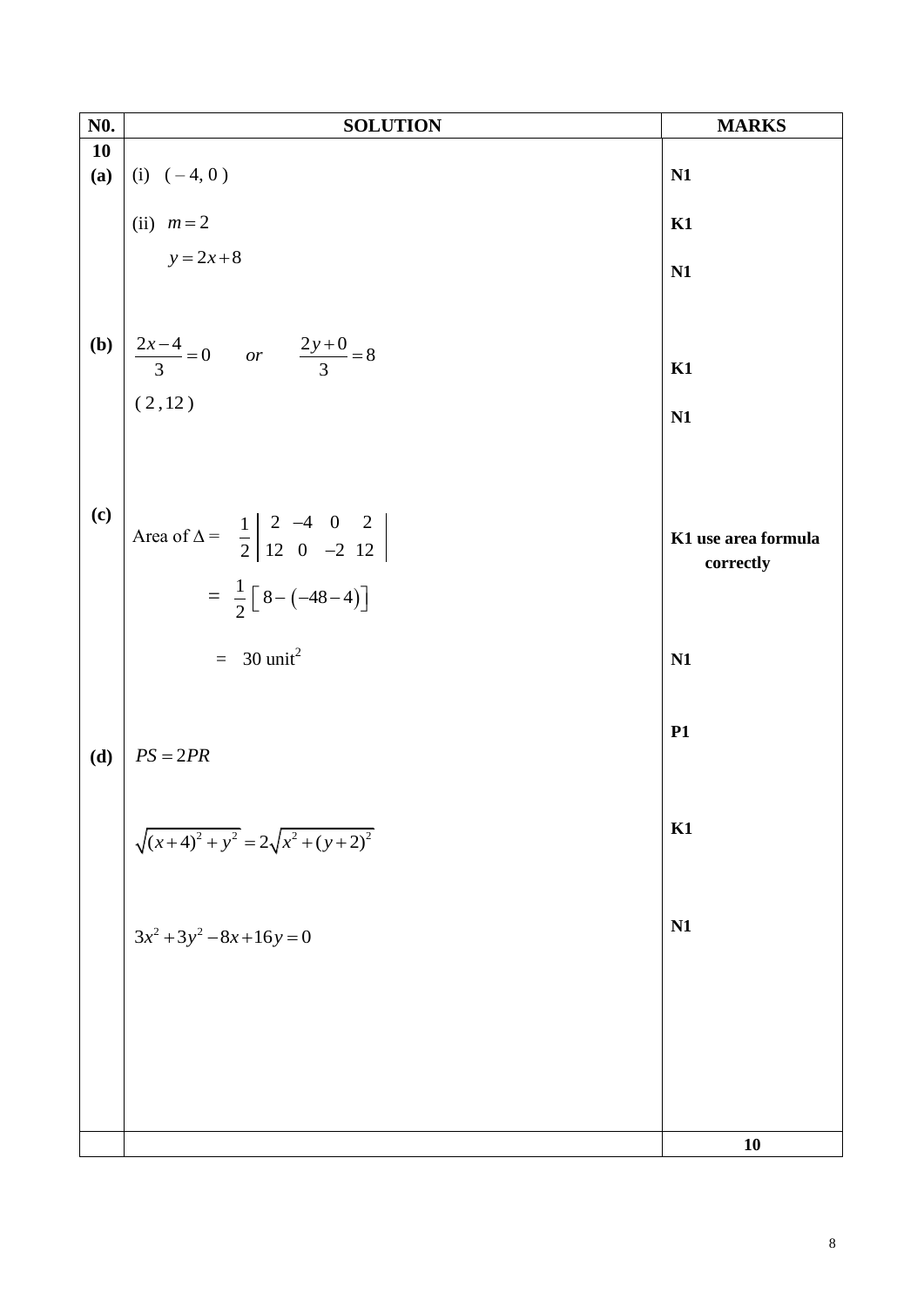| N <sub>0</sub> . | <b>SOLUTION</b>                                                                     | <b>MARKS</b> |
|------------------|-------------------------------------------------------------------------------------|--------------|
| 11               | i)                                                                                  | K1           |
|                  | $\frac{\sin QPS}{8} = \frac{\sin 106^{\circ}}{12}$                                  |              |
|                  | $\angle QPS = 39.8546^\circ$                                                        |              |
|                  | $= 39.85^{\circ}$                                                                   | N1           |
|                  | $\angle QSP = 180^{\circ} - 106^{\circ} - 39.8546^{\circ}$                          |              |
|                  | $= 34.15^{\circ}$                                                                   | N1           |
|                  |                                                                                     |              |
|                  |                                                                                     |              |
|                  |                                                                                     |              |
|                  |                                                                                     | K1           |
|                  | ii) Luas $\triangle PQS = \frac{1}{2} \times 8 \times 12 \times \sin 34.15^{\circ}$ |              |
|                  | $= 26.95$ cm <sup>2</sup>                                                           | N1           |
|                  |                                                                                     |              |
|                  | iii) $(RS)^2 = 8^2 + 9^2 - 2 \times 8 \times 9 \times \cos 39^\circ$                | K1           |
|                  | $RS = 5.75$ cm                                                                      | N1           |
|                  |                                                                                     |              |
|                  |                                                                                     |              |
|                  | $b)$ i)<br>S<br>$\bf Q$<br>$S^{\prime}$                                             | N1           |
|                  | ii)                                                                                 |              |
|                  |                                                                                     |              |
|                  | $\frac{QS'}{Sin71.85^o} = \frac{12}{Sin74^o}$                                       | K1           |
|                  |                                                                                     |              |
|                  | QS'<br>$= 11.86$ cm                                                                 | N1           |
|                  |                                                                                     | 10           |
|                  |                                                                                     |              |
|                  |                                                                                     |              |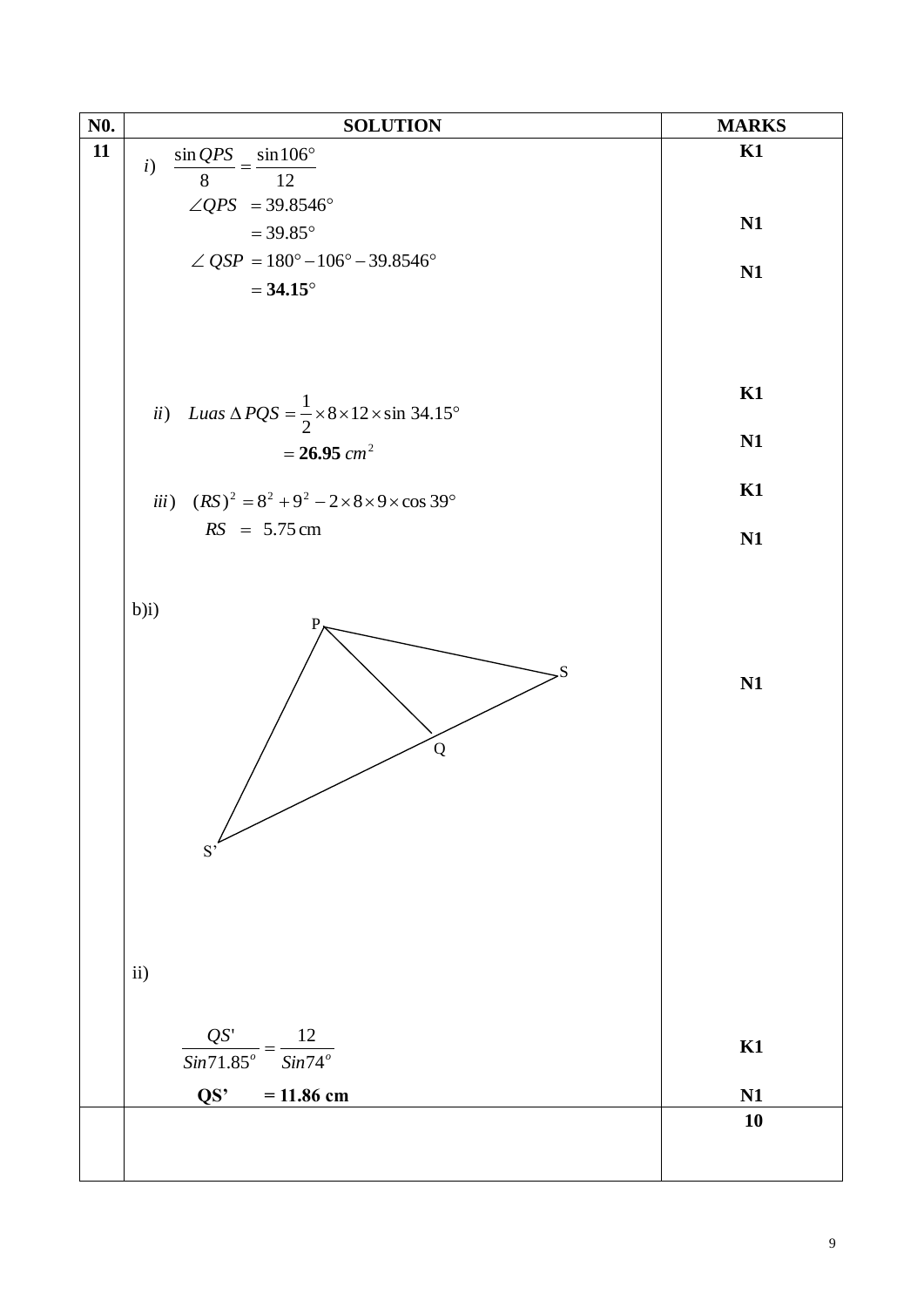| N <sub>0</sub> . | <b>SOLUTION</b>                                                                                                                                                                                                                                            | <b>MARKS</b>                                                                      |
|------------------|------------------------------------------------------------------------------------------------------------------------------------------------------------------------------------------------------------------------------------------------------------|-----------------------------------------------------------------------------------|
| 12               | a)Perbelanjaan bahanapi A tahun 2010 = $\frac{100}{135} \times 6000$<br>RM 4444.44<br>$=$                                                                                                                                                                  | K1<br>N1                                                                          |
|                  | can be seen<br>$27+46+27$<br>Indeks gubahan = $\frac{135(27) \times 120(46) \times 105(27)}{100}$<br>b)<br>$= 120$                                                                                                                                         | <b>P1</b><br>K1<br>N1                                                             |
|                  | c) Perbelanjaan bahanapi 2010 = $\frac{120}{100} \times 30000$<br>$= 36000$                                                                                                                                                                                | K1<br>N1                                                                          |
|                  | Indeks harga bahan api 2013<br>d)<br>$I_A = 135$<br>$I_B = 120 \times \frac{135}{100} = 162$<br>$I_c = 105 \times \frac{130}{100} = 136.5$<br>Indeks gubahan pada tahun 2013 berasaskan tahun 2008<br>$135(27) + 162(46) + 136.5(27)$<br>100<br>$= 147.83$ | <b>P1</b> ( $I_A = 135$ OR<br>$I_B = 162 \text{ OR}$<br>$I_C = 136.5$<br>K1<br>N1 |
|                  |                                                                                                                                                                                                                                                            | 10                                                                                |